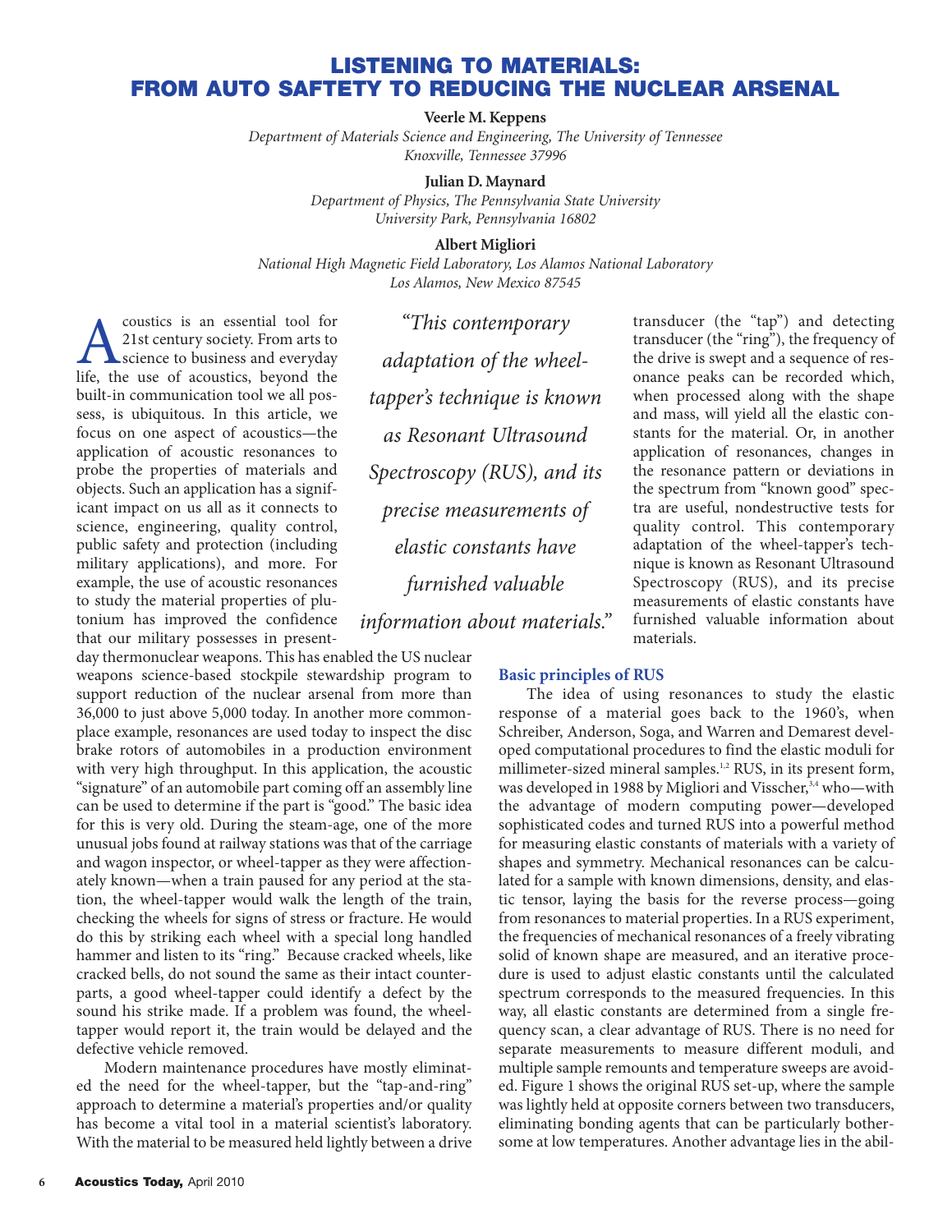

*Fig. 1. Room temperature Resonant Ultrasound Spectroscopy transducers with mounted sample*

ity of RUS to work with small samples. Whereas conventional techniques can demand a sample dimension up to a centimeter, RUS measurements can be made on samples a fraction of a millimeter in size.

Since its development, RUS has proven to be a valuable technique for materials research. Not only can the magnitude of the elastic constants—and sound velocity—be measured at room temperature with high accuracy (the shear modulus is usually determined with a precision of 0.05% or better), RUS can easily be performed as a function of temperature. Such measurements are very useful for studying thermodynamically-driven changes in the free energy such as phase transitions and local modes. In such cases, RUS has established itself as a very powerful tool.<sup>5-7</sup> Figure 2 shows a low-temperature probe and transducers set for RUS in high magnetic fields. This allows RUS measurements to be taken as a function of temperature between 300 mK and 350 K and in magnetic fields up to 15 Tesla. The magnetic forces exerted by the field on ferromagnetic samples tend to launch such specimens into the surrounding exchange-gas space, because the samples are typically only loosely held between the transducers, as illustrated in Fig. 1. The newly designed transducers use a "flat-mount" approach, making it possible to keep the sample in place even when high magnetic fields are applied.

For samples with irregular shape or symmetry lower than orthorhombic, the procedure for calculating the elastic moduli from the resonances becomes more involved, but RUS measurements can give important information even



*Fig. 2. Resonant Ultrasound Spectroscopy probe for measurements at low temperatures and in high magnetic fields.* 

without an absolute value for the elastic constants. Any deviation from "normal" thermodynamic behavior will be reflected in the temperature-dependence of the resonant frequencies, and these can be measured and interpreted without long computation.

## **Extensions of RUS that were motivated by interesting samples**

Typically, RUS samples are polished into rectangular parallelepipeds, cylinders or spheres, a few millimeters or larger in size, and these shapes and sizes are readily handled with the conventional RUS technique. However, very new materials may pose some problems that require modification of the conventional method. For example, single-crystal samples of very new materials often are available only in small sizes—crystalline samples of new exotic materials may have dimensions of only a few hundred microns, and the sample masses may be less than 100 *µ*g (one sample measured with RUS was only 70 *μ*g).<sup>8</sup> Such small samples virtually appear as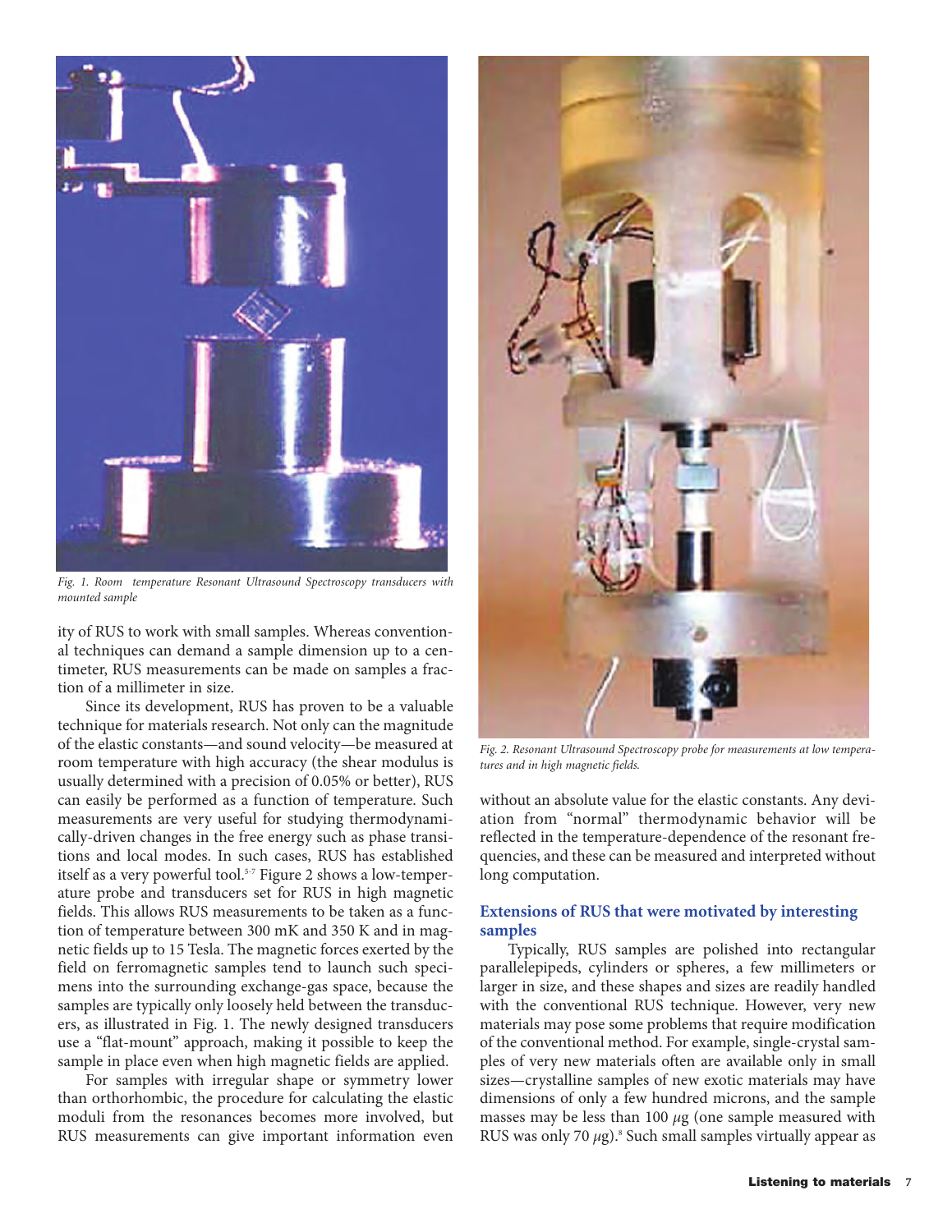

*Fig. 3. A polyvinylidene fluoride (PVDF) based cell for measurement of the resonances of very small, fragile samples.*

specks of dust. The major difficulty for such small samples arises from the notion that for resonance, "the part that is being measured is the part that is storing the energy." Thus a small sample requires small transducers—if one is to measure the properties (e.g., temperature dependence) of the sample, rather than those of the transducers, then the transducers must be sufficiently smaller than the sample. In a similar fashion, reducing the transducer loading of a small sample requires small transducers. Another requirement for the transducers occurs because the small samples have high natural frequencies, and this necessitates that the transducers be broadband. These restrictions led to the use of transducers made of thin piezoelectric film, polyvinylidene fluoride (PVDF), with dimensions of only 500 x 500 x 9 microns (Fig. 3).

A second potential problem is that some new materials are intended for applications for which the material must be in the form of a thin film on a substrate. The lattice mismatch between the substrate and the film produces strain and a shifted potential energy field for the new material. This results in modified (and presumably improved) properties for the new material. The strain mechanism causing the altered properties is readily probed by measuring the elastic properties of the film. The difficulty is that to measure the elastic constants of a film on a substrate, the film must occupy a sufficient fraction of the whole sample. Roughly, if one can measure resonant frequencies to about ten parts per million, then the sample should be about 1/1000 of the whole sample. A film of a few hundred nanometers should be on a substrate with a thickness of a few hundred microns. Such samples are readily measured with the small sample RUS described above.

A third problem that may occur with new materials is that samples may be fragile or chemically reactive so that polishing into a suitable shape for RUS is too risky. Such samples must be used "as is," and the RUS's theory must be modified to apply to an arbitrary shape. For such samples the Visscher RUS analysis is replaced with a finite element method.<sup>9</sup> For the analysis, the shape of the sample as well as the acoustic field inside is fit with "isoparametric shape functions," and a sophisticated computer code is used to find the eigenvalues

and eigenfunctions of a matrix with a size as large as 20,000 x 20,000 elements.

### **Thermoelectric rattlers**

Anybody regularly filling the gas tank of a car has most likely wondered how to increase the number of miles the car travels on a gallon of gas. Realizing that two-thirds of a car's fuel is emitted unused in the form of heat, makes one wonder if a significant portion of this waste-heat could be recovered and improve the car's mileage. A generator using thermoelectric materials could, in principle, accomplish this feat. Thermoelectric materials, that are also found in the portable cooler that is powered from your car battery, generate electric currents when heat is applied and induce a change in temperature when an electric current passes through them. Not only could these materials lead to a noticeable reduction in fuel consumption, they could also replace today's refrigerator-compressors with systems that have no moving parts and are ozone-layer friendly. So why is not every car and kitchen equipped with thermoelectric generators and refrigerators? There is a catch-22—the greatest thermoelectric efficiency comes from materials that have very good electrical conductivity, but poor heat conductivity. Unfortunately, only a handful of materials fit in this category, and thermoelectric research is focusing on increasingly complex materials that can reconcile these requirements. One set of materials that have promising thermoelectric properties are semiconducting structures (hosts) that contain large, open voids. The ability to populate these voids with other atoms (guests) makes them useful thermoelectrics. The guests tend to "rattle" in the oversized structure, which leads to a dramatic decrease in the thermal conductivity, while good electronic conductivity is maintained by the host.

Before looking into the elastic properties of these novel thermoelectric materials, it might be useful to briefly display "normal" elastic behavior. Such "normal" behavior is typified in Fig. 4—the elastic moduli gradually increase with decreasing temperature, and level off at low temperatures. The rattling guest atoms in the structures discussed in this section provide an elastic system of slightly more complex behavior, and the



*Fig. 4. Temperature dependence of elastic constants for "normal" solids.*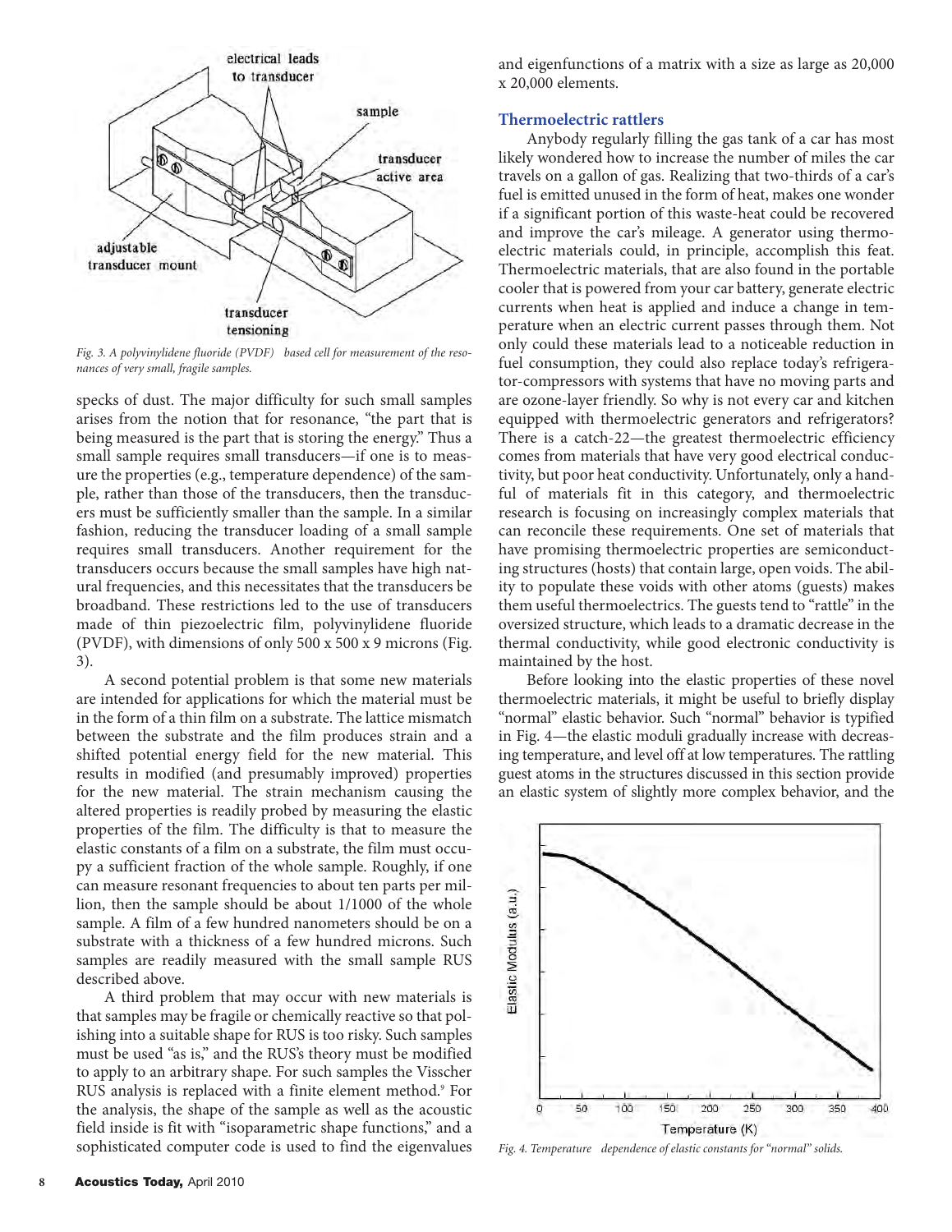

*Fig.* 5. Shear elastic modulus for (a)  $Ba_8Ga_{16}Ge_{30}$  (b)  $Sr_8Ga_{16}Ge_{30}$  and (c) *Eu8Ga16Ge30. The inset shows the nuclear density plot for Ba, Sr, and Eu. Adapted from Reference 10.*

rattlers leave a distinct fingerprint on the elastic response of the material.<sup>10</sup> This is shown in Fig. 5 where the temperaturedependence of the shear modulus  $c_{44}$  is plotted for  $Ba_8Ga_{16}Ge_{30}$ ,  $Sr_8Ga_{16}Ge_{30}$ , and  $Eu_8Ga_{16}Ge_{30}$ , compounds known as clathrates. Ga and Ge form the host structure, while Ba, Ga, and Eu are the rattlers, residing in the oversized cage. The data were taken on single crystals, using RUS in a temperature region from 3 K to 300 K. The figures illustrate that these three materials—with

very similar structure—behave quite differently. The Baclathrate shows an almost normal behavior, the Sr-clathrate shows a small but relevant "dip" at low temperatures, and the Eu-clathrate displays a very unusual temperature-dependence, reaching a maximum at about 100 K, before plunging down. The difference in behavior between the three compounds can be related to the size of the rattler and its position in the cage. The insets in Fig. 5 show what is known as the nuclear density, i.e., the probability of finding the Ba, Sr, or Eu nucleus at different positions near the center of the cage. For Ba, a relatively large atom, the probability is clearly centered at the center of the cage, but somewhat smeared, consistent with the picture of an atom that is rattling around its equilibrium position. The Sr nuclear density is even broader than that for the Ba atoms and indicates a substantial probability for the Sr atom—which is smaller than the Ba atom—to move off the site center to one of four crystallographically equivalent positions. The Eu nuclear density distribution unmistakably shows the tendency of the Eu atoms to move away from the site center. Four separate peaks are resolved in the nuclear density maps, indicating four equivalent positions for the tiny Eu atom to reside inside its oversized cage. Instead of being a simple rattler, moving around its central position, the rattling Eu atom is more adequately described as traveling between the four equivalent positions in the cage, resulting in a dramatic decrease in the elastic constants at low temperatures.

#### **Unusual thermal response**

Resonances can also help to unravel puzzling behavior of solids with strange thermal behavior that are of increasing importance as micro-scale silicon-based devices come into use. Historically, solids with negative thermal expansion coefficients and elastic stiffnesses with a temperaturedependence that is opposite to "regular behavior" have been essential in solving the "longitude problem,"<sup>11</sup> i.e., the problem of determining one's longitude while at sea for many months. Noting that most solids expand and soften on warming, new materials with zero thermal expansion or zero change in stiffness on warming were needed to construct well-temperature-compensated mechanical clocks. In 1897, Guillaume discovered an amazing alloy of Fe containing 35% Ni. That alloy—now known as Invar—exhibited the remarkable property of zero thermal expansion and was of such great technological importance that its discoverer received the 1920 Nobel Prize in physics.<sup>12</sup> Poorly understood, the effect's origins became especially puzzling when Grüneisen in 1912 proposed a way of understanding the general problem of thermal expansion by relating the variation of elastic stiffness with pressure to variation in the volume with temperature in an elegant general way. His theory worked for a remarkable variety of materials but not for  $Fe_{65}Ni_{35}$ .

Today, the promise of micro-scale devices for applications where a precise temperature-independent mechanical response is needed requires that the mainstay-semiconductors of lithographically produced micro machines have mechanical responses compensated by materials with "backward" thermal properties. From liquid helium temperatures to just above room temperature,  $ZrWO_8$  has a negative thermal expansion coefficient.<sup>13,14</sup> That is, this cubic-structure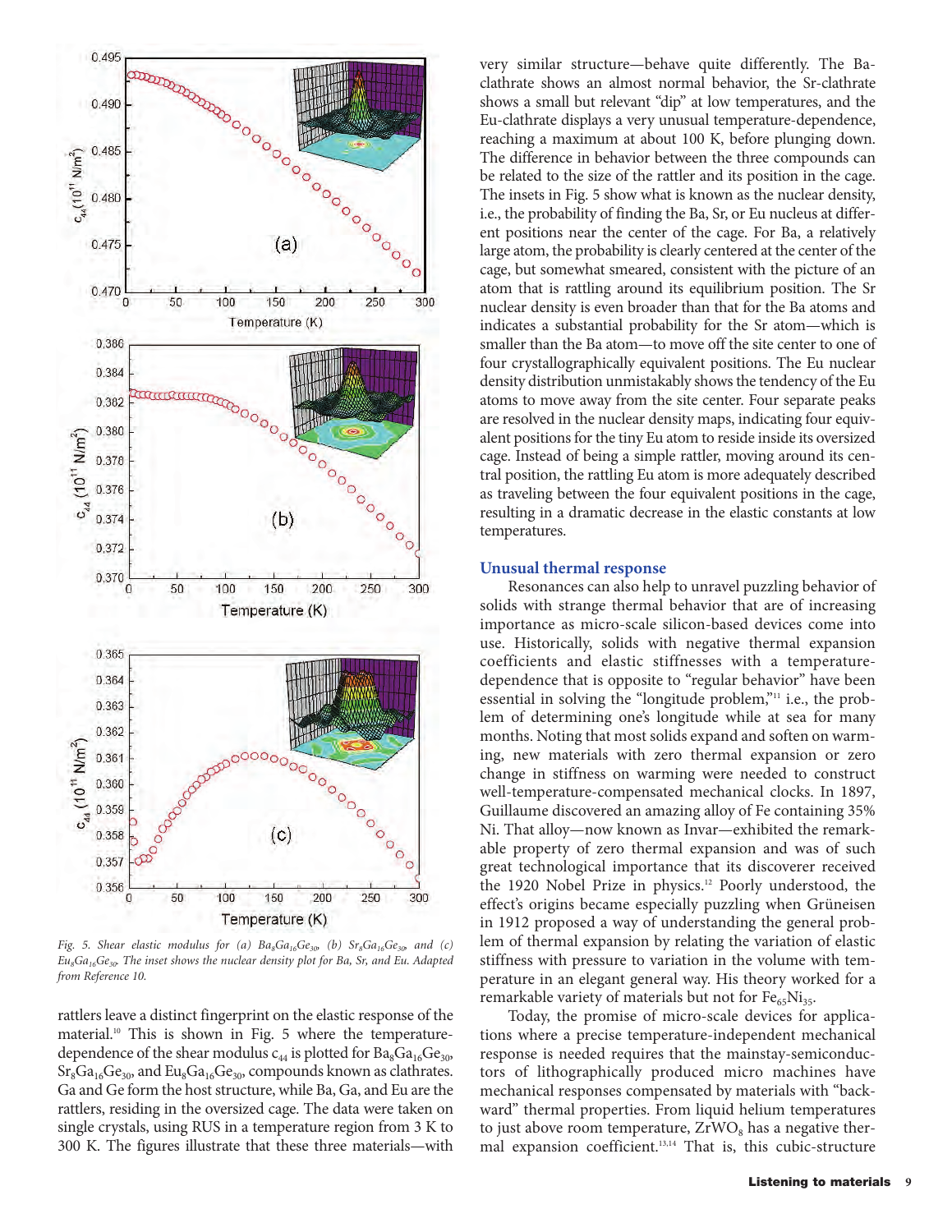

Fig. 6. Not exactly the structure of ZrW<sub>2</sub>O<sub>8</sub> but it illustrates the following point. Cold, the bonds of the elements of the above cartoon unit cell are aligned. Pressure applied *to this is resisted by the straight line of stiff bonds. Hot, it can be seen that two things happen. One is that the thermal energy "tilts" the unit cells (in fact this is intended to be a snapshot of vibrating tetrahedrons) so that it is easier to compress because compression need only tilt further bonds already misaligned. The other is that the volume naturally shrinks as the vibrations increase in amplitude because of the transition from a square lattice to a rhomboid—it is just a geometry effect.*

material shrinks as it is warmed. But what does its elastic stiffness do on warming? To put it in perspective, Invar, when warmed, has no volume change. It acts as if it "tries" to expand but internal forces "compress" it at the same time. This "compression" makes Invar stiffen as it heats, just the way most materials stiffen when compressed.  $ZrW_2O_8$ , shrinking with temperature, behaves as if it is strongly compressed on warming. But measurements using RUS of the bulk modulus, the parameter that describes the resistance to hydrostatic compression, show that it decreases with increasing temperature.15 Thus, this solid material softens as it is compressed. How can this be? And what would happen if the temperature were held constant and  $ZrW_2O_8$  were put under pressure? Using pulse-echo ultrasound measurements in a SiC pressure cell, it was found that  $ZrW_2O_8$  softens when compressed, completing the puzzling picture of this strange solid.<sup>16</sup> The root of this behavior, revealed by ultrasound, can be visualized with the cartoon in Fig. 6

#### **Listening to plutonium**

Plutonium (Pu), a fuel for nuclear energy production, and a fuel for the triggers of thermonuclear weapons, is of essential importance to the security of the United States. With the Nuclear Non-proliferation Treaty of 1968 and the Comprehensive Test Ban Treaty of 1996, the safety of our nuclear arsenal, now down to just over 5000 warheads, falls upon science-based predictive capabilities for understanding essential physical properties of Pu such as compressibility, chemistry, and radiation-induced effects on aging. With six allotropes (crystal structures) and irregular melting behavior, plutonium presents a perplexing array of physical properties, still much studied, both experimentally and theoretically.

The simplest of the six crystal structures, δ-plutonium, displays the most puzzling properties. Besides having the highest atomic volume of all Pu-structures, it displays extreme elastic anisotropy, negative thermal expansion, a strong response to alloying, and large volume changes during transformations to adjacent phases. It also shows strong elastic softening with increasing temperature, an extreme behavior among densely–packed elements.17,18 Much of the strange behavior of Pu, perhaps the second most interesting element after He, is often ascribed to the outer electron shell (containing the so-called f-electrons) of Pu introducing instabilities into the fundamental electronic properties that control all of the non-nuclear oddities. That is, these outer electrons cannot decide whether to be "localized," making Pu less metal-like, or "itinerant," making it more metallic. This vacillation turns out to be sensitive to temperature and volume. Using many techniques, the structure of δ-Pu has been found to shrink on warming. Adding about 2.4 atomic % Ga to Pu changes the thermal expansion coefficient to zero above



*Fig. 7. Temperature dependence of the bulk and shear modulus for Ga-stabilized Plutonium.*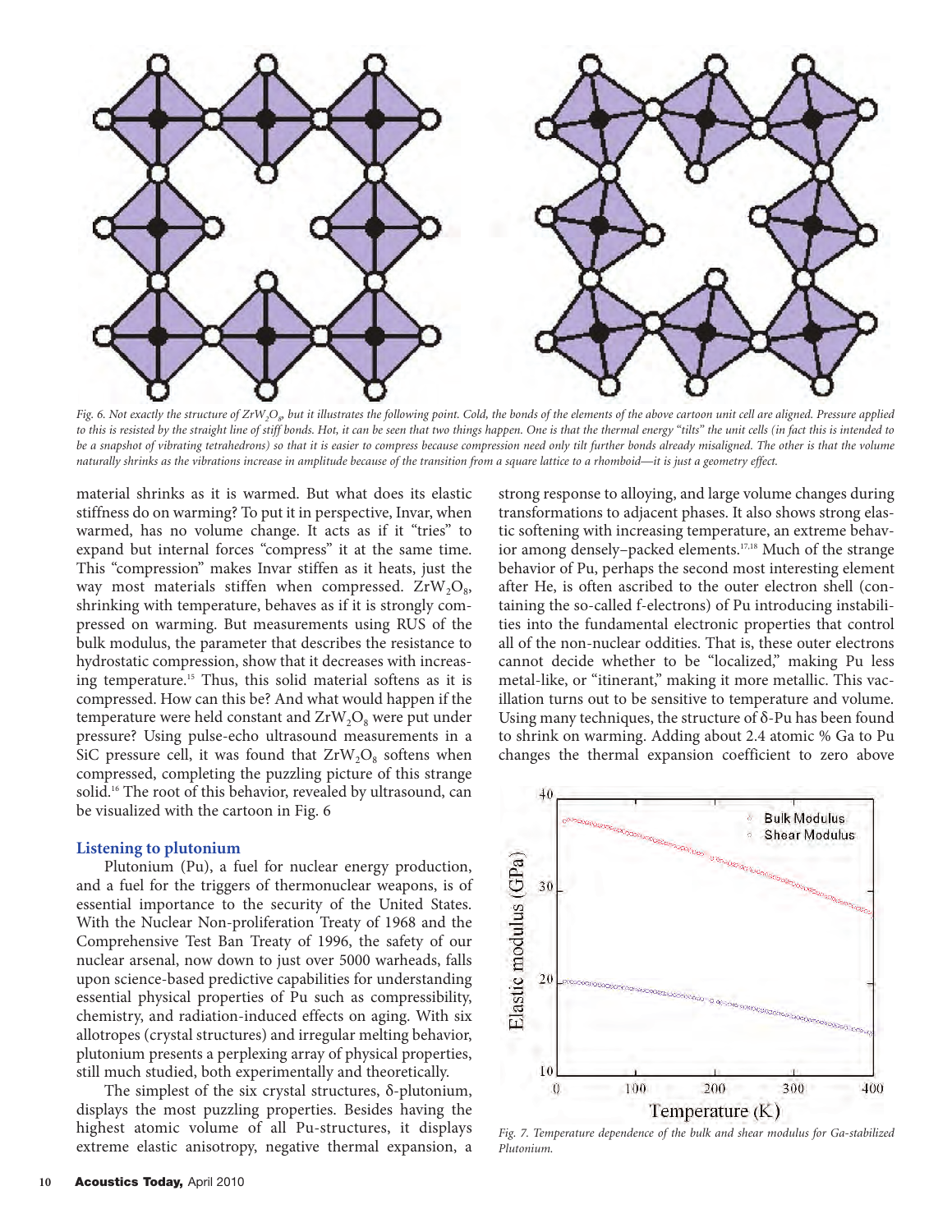about 350K. Thus nature has provided us with a special alloy of Pu that behaves in most ways the same as pure Pu, but with the powerful benefit of not changing volume with temperature. How can we use this to improve our understanding of this still-mysterious metal? Using RUS, the bulk modulus of Pu has been measured recently over the full temperature range of the first three phases of pure Pu,<sup>19-21</sup> and moduli of the gallium-stabilized fourth phase as well.<sup>22</sup> The findings are remarkable. Unlike  $ZrW_2O_8$ , Pu is an elemental metal and so has no complex structures to assist with an understanding of the zero thermal expansion alloy. But invar, which experiences a gradual change from one phase to another over a temperature range around room temperature, provides a clue. The high temperature phase has a smaller volume than the low temperature phase, so by adjusting composition, as temperature rises, just enough high temperature phase grows to keep the volume constant. Can the same thing happen with Pu? Maybe, and ultrasound certainly can help with understanding, if not providing the still unknown answer. From RUS measurements of the compressibility of δ-Pu-2.4 at. % Ga, we find that this alloy, now stable to well below room temperature, exhibits stunningly large (near 30%, compared to 3.5% for Cu) softening of its compressibility in a smooth way from  $10^{\circ}$ K to above  $400^{\circ}$ K. Figure 7 shows this softening. The measurements are exceedingly difficult because of the safety and security issues involved, and the simplicity of RUS, with its lack of a transducer bond requirement (glue doesn't last long on highly radioactive materials) has made accurate and comprehensive studies possible for the first time. However, the results are both tantalizing and important. What we find is that even though the spacing between the constituent atoms is not changing at all, the electronic structure, which is a key component of the compressibility, varies wildly. How can this be? A second clue, provided by RUS, is the absolute value of the elastic moduli. These are very low, even lower than Pb, making the amplitude of thermally-induced atomic vibrations very large for a given temperature. Can this be the answer? That is, electron localization occurs because for a fraction of the time the vibrating Pu are close together, and for a fraction of the time they are far apart, a consequence of the elastic softness of the material. Thus acoustics suggests a dynamically-induced effect, something beyond the capability of current models.

### **A final word**

The examples above have barely begun to unveil the many aspects of Resonant Ultrasound Spectroscopy for the study of materials. Many other accounts of RUS are available in literature. And many other applications of sound to various solid state problems have been reported. Acoustics has provided an important tool in materials research, and is expected to remain a useful instrument for understanding and testing new materials. After all, it is mainly through listening that we learn.**AT**

### **References**

- E. Schreiber, O. L. Anderson, N. Soga, and N. Warren, "Sound velocity and compressibility for lunar rocks 17 and 46 and for glass spheres from the lunar soil," Science **167**, 732–734 (1970).
- 2 H. H. Demarest, Jr., "Cube-resonance method to determine the elastic constants of solids," J. Acoust. Soc. Am. **49**, 768–775 (1971).
- 3 W. M. Visscher, A. Migliori, T. M. Bell, and R. A. Reinert, "On the normal modes of free vibration of inhomogeneous and anisotropic elastic objects," J. Acoust. Soc. Am. **90**, 2154–2162 (1991).
- 4 A. Migliori, J. L. Sarrao, W. M. Visscher, T. M. Bell, M. Lei, Z. Fisk, and R.G. Leisure, "Resonant ultrasound spectroscopic



**Listening to materials 11**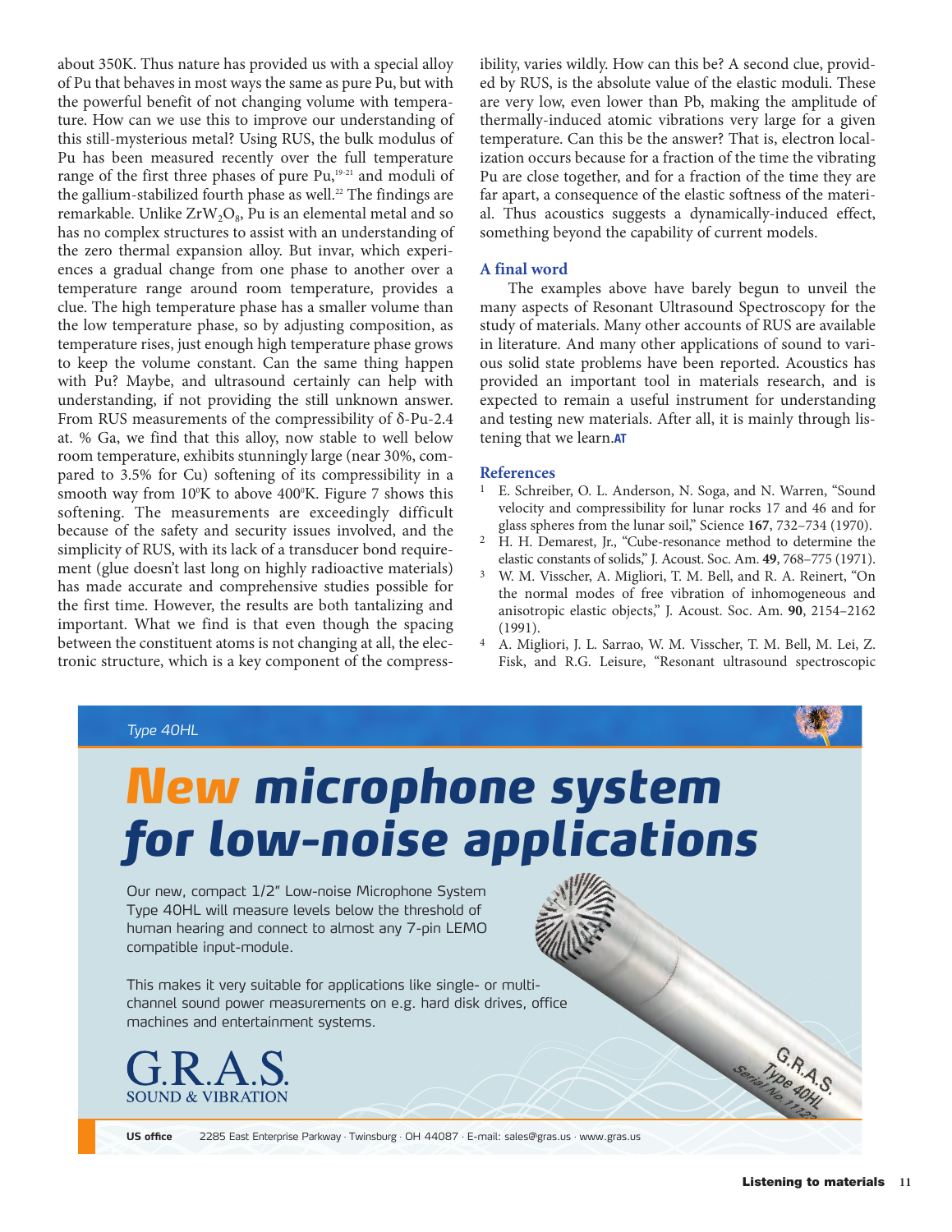techniques for measurement of the elastic moduli of solids," Physica B **183**, 1–24 (1993).

- 5 A. Migliori and J. L. Sarrao, *Resonant Ultrasound Spectroscopy* (Wiley and Sons, Inc., Hoboken, 1997).
- 6 J. Maynard, "Resonant ultrasound spectroscopy," Physics Today **49**, 26–31 (1996).
- 7 R.G. Leisure and F. A. Willis, "Resonant ultrasound spectroscopy," J. Physics: Condensed Matter **9**, 6001–6029 (1997).
- 8 P. S. Spoor and J. D. Maynard, "Elastic isotropy and anisotropy in quasicrystalline and cubic AlCuLi," Phys. Rev. Lett. **75**, 3462–3465, 1995.
- 9 T. R. Chandrupatla and A. D. Belegundu, *Introduction to Finite Elements in Engineering* (Prentice Hall, New Jersey, 1997).
- 10 I. Zerec, V. Keppens, M. McGuire, D. Mandrus, B.C. Sales, and P. Thalmeier, "Four-well tunneling states and elastic response of clathrates," Phys. Rev. Lett. **92**, 185502 (2004) B. C. Scales, B. C. Chakoumakos, R. Jin, J. R. Thompson, and D. Mandrus, "Structural, magnetic, thermal, and transport properties of  $X_8Ga_{16}Ge_{30}$  (X=Eu, Sr, Ba) single crystals," Phys. Rev. B63, 245113 (2001).
- 11 J. Betts, *Time Restored, The Harrison Clocks and R.T. Gould, The Man Who Knew (Almost) Everything* (National Maritime Museum Publishing, London, 2006).
- 12 *Nobel Lectures, Physics* 1901-1921 (World Scientific Publishing Co., New Jersey, 1967).
- 13 C. Martinek and F. Hummel, "Linear thermal expansion of 3 tungstates," J. Am. Ceramic Soc. **51**, 227–228 (1968).
- 14 A. W. Sleight, "Isotropic negative thermal expansion," Ann.Rev. Materials Sci. **28**, 29–43 (1998).
- 15 F. R. Drymiotis, H. Ledbetter, J. B. Betts, T. Kimura, J.C. Lashley,



A. Migliori, A. P. Ramirez, G. R. Kowach, and J. Van Duijn, "Monocrystal Elastic Constants of the Negative-Thermal-Expansion Compound ZirconiumTungstate  $(ZrW_2O_8)$ ," Phy. Rev. Lett. **93**, 025502 (2004).

- 16 C. Pantea, A. Migliori, P. B. Littlewood, Y. Zhao, H. Ledbetter, J. C. Lashley, T. Kimura, J. Van Duijn, and G. R. Kowach, "Pressure-induced elastic softening of monocrystalline zirconium tungstate at 300 K," Phys. Rev. B **73**, 214118 (2006).
- 17 A. Migliori, F. Freibert, J. C. Lashley, A.C. Lawson, J. P. Baiardo, and D. A. Miller, "Thermodynamics and the elastic moduli of Pu," J. Superconductivity **15**, 499–503 (2002).
- 18 A. Migliori, H. Ledbetter, A. C. Lawson, A. P. Ramirez, D. A. Miller, J. B. Betts, M. Ramos, and J. C. Lashley, "Unexpected elastic softening in delta-plutonium," Phys. Rev. B **73**, 052101 (2006).
- 19 A. Migliori, C. Pantea, H. Ledbetter, I. Stroe, J. B. Betts, J. N. Mitchell, M. Ramos, F. Freibert, D. Dooley, S. Harrington, and C. H. Mielke, "Alpha-plutonium's polycrystalline elastic moduli over its full temperature range," J. Acoust. Soc. Am. **122**, 1994–2001 (2007).
- 20 I. Stroe, J. B. Betts, A. Trugman, C. H. Mielke, J. N. Mitchell, M. Ramos, F. Freibert, H. Ledbetter, and A. Migliori, "Polycrystalline gamma-plutonium's elastic moduli versus temperature," J. Acoust. Soc. Am. **127**, 741–745 (2010).
- 21 H. Ledbetter, A. Lawson, and A. Migliori, "Alpha-plutonium's Gruneisen parameter," J. Physics: Condensed Matter **22**, 165401 (2010).
- 22 A. Migliori, I. Mihut, J. B. Betts, M. Ramos, C. H. Mielke, C. Pantea, and D. Miller, "Temperature and time-dependence of the elastic moduli of Pu and Pu-Ga alloys," J. Alloys and Compounds **444**, 133–137 (2007).

Veerle Keppens earned her bachelor's degree (1989) and Ph.D. (1995) in physics from the Katholieke Universiteit Leuven (Belgium). From 1995 to 1998, Dr. Keppens was a Fulbright Fellow in the novel materials group at Oak Ridge National Laboratory, where she became interested in the elastic properties of new materials. In 1999, she joined the faculty in the Physics Department at the University of Mississippi. In 2003, she moved to Tennessee and joined the faculty in the Materials Science and Engineering Department at the University of Tennessee (UT), where she continues to study the elastic properties and lattice dynamics of novel materials. At UT, she has received multiple awards, including the chancellor's award for professional promise in research and creative achievement, the college of engineering research fellow award, and the department of materials science faculty award for outstanding service.